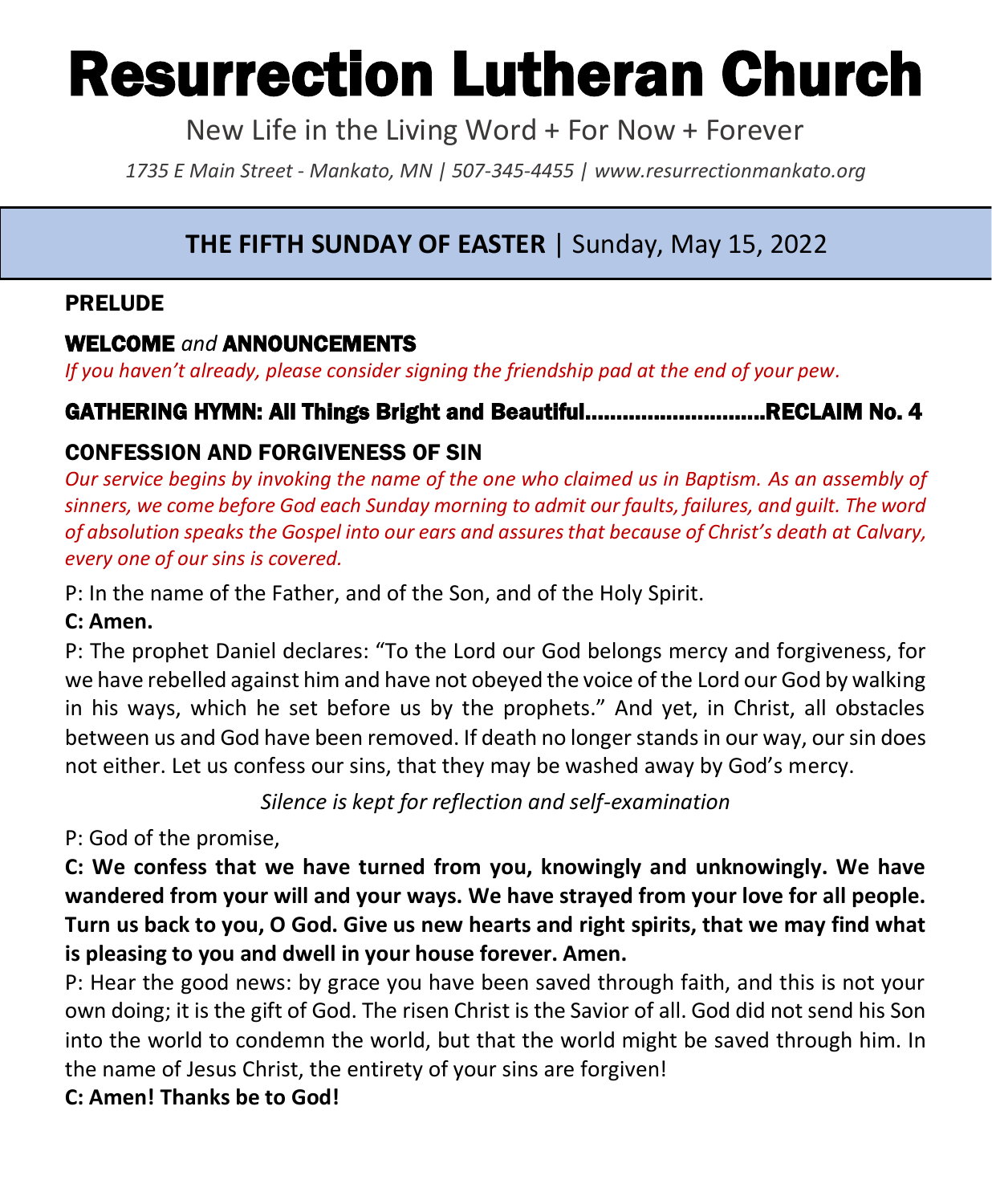## THE HYMN OF GLORY

*These words are a response to the gracious and steadfast mercy of God, who pours out his love on undeserving sinners. Together we lift our voices in a song of praise to the trinity – Father, Son and Holy Spirit – for the gift of salvation and new life.* 



#### CHILDREN'S SERMON

### FIRST READING: Acts 11:1-18 (ESV)

*Word of Peter's ministry to the Gentiles reached the other apostles, who criticized him for eating with non-Jews. Peter explained what happened by the Holy Spirit: God revealed to him that there was no longer clean and unclean food, and no one was exempt from God's mercy.* 

 $1$ Now the apostles and the brothers who were throughout Judea heard that the Gentiles also had received the word of God.  $^2$ So when Peter went up to Jerusalem, the circumcision party criticized him, saying, <sup>3</sup> "You went to uncircumcised men and ate with them." <sup>4</sup>But Peter began and explained it to them in order: <sup>5</sup>"I was in the city of Joppa praying, and in a trance I saw a vision, something like a great sheet descending, being let down from heaven by its four corners, and it came down to me. <sup>6</sup>Looking at it closely, I observed animals and beasts of prey and reptiles and birds of the air.  $\mathrm{7}$ And I heard a voice saying to me, 'Rise, Peter; kill and eat.' <sup>8</sup>But I said, 'By no means, Lord; for nothing common or unclean has ever entered my mouth.' <sup>9</sup>But the voice answered a second time from heaven, 'What God has made clean, do not call common.<sup>' 10</sup>This happened three times, and all was drawn up again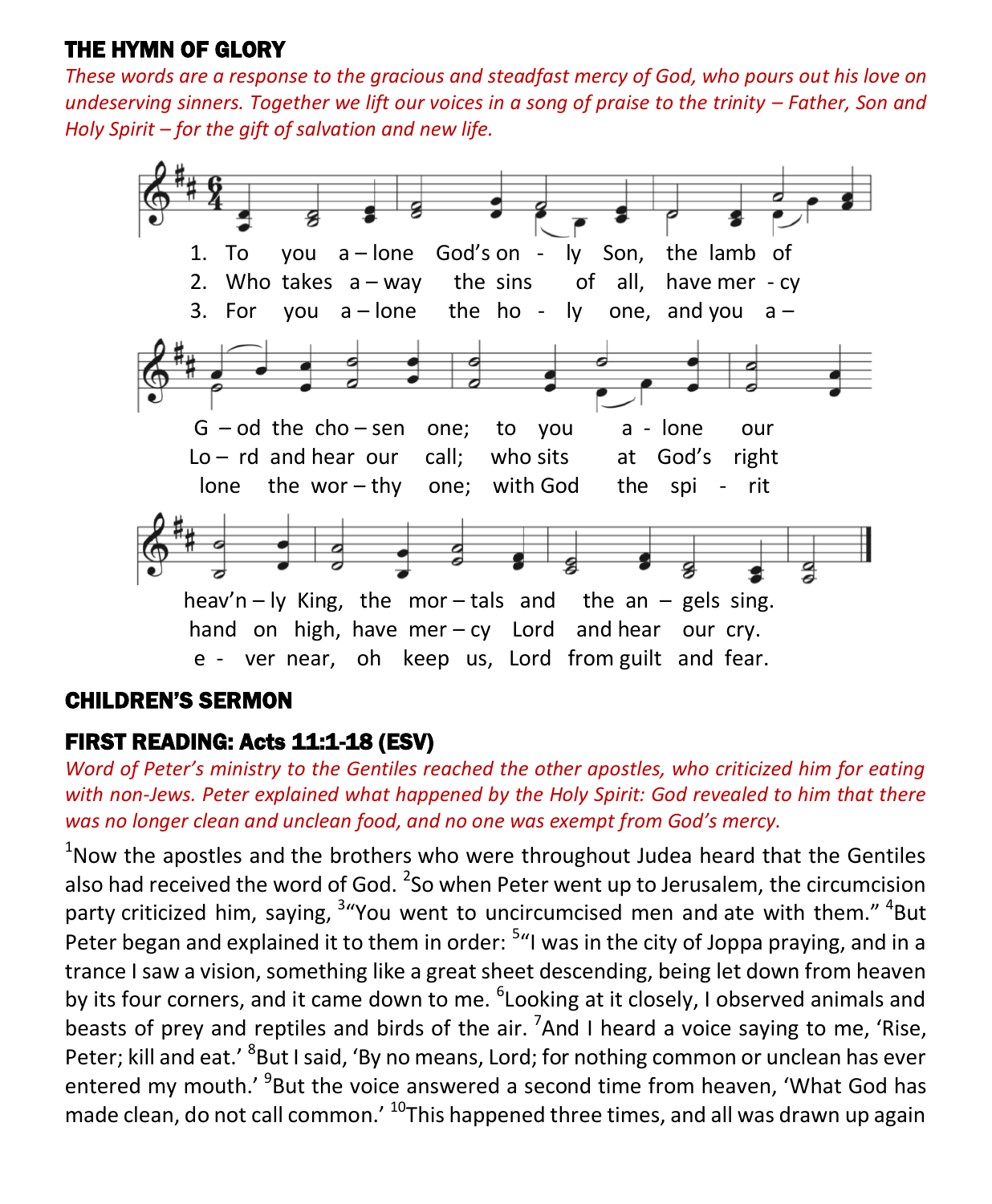into heaven. <sup>11</sup>And behold, at that very moment three men arrived at the house in which we were, sent to me from Caesarea.  $^{12}$ And the Spirit told me to go with them, making no distinction. These six brothers also accompanied me, and we entered the man's house. <sup>13</sup>And he told us how he had seen the angel stand in his house and say, 'Send to Joppa and bring Simon who is called Peter;  $^{14}$ he will declare to you a message by which you will be saved, you and all your household.<sup>' 15</sup>As I began to speak, the Holy Spirit fell on them just as on us at the beginning.  $^{16}$ And I remembered the word of the Lord, how he said, 'John baptized with water, but you will be baptized with the Holy Spirit.' <sup>17</sup>If then God gave the same gift to them as he gave to us when we believed in the Lord Jesus Christ, who was I that I could stand in God's way?" <sup>18</sup>When they heard these things they fell silent. And they glorified God, saying, "Then to the Gentiles also God has granted repentance that leads to life."

R: The Word of the Lord.

**C: Thanks be to God!** 

# RESPONSIVE READING: Psalm 150 (ESV)

*Praise the Lord in all ways, in all places, and at all times. The psalmist proclaimed, "Let everything that has breath praise the Lord."* 

R: Praise the Lord! Praise God in his sanctuary; praise him in his mighty heavens!

**C: Praise him for his mighty deeds; praise him according to his excellent greatness!**

R: Praise him with trumpet sound; praise him with lute and harp!

**C: Praise him with tambourine and dance; praise him with strings and pipe!**

R: Praise him with sounding cymbals; praise him with loud clashing cymbals!

**C: Let everything that has breath praise the Lord! Praise the Lord!**

R: The Word of the Lord.

**C: Thanks be to God!** 

# SECOND READING: Revelation 21:1-7 (ESV)

*John's vision continued with a view of a new heaven and new earth where God makes his dwelling place with his people. The use of wedding imagery signifies that God's covenental promises with humanity are permanent: "I will be their God and they will be my people."* 

 $1$ Then I saw a new heaven and a new earth, for the first heaven and the first earth had passed away, and the sea was no more.  $^2$ And I saw the holy city, new Jerusalem, coming down out of heaven from God, prepared as a bride adorned for her husband. <sup>3</sup>And I heard a loud voice from the throne saying, "Behold, the dwelling place of God is with man. He will dwell with them, and they will be his people, and God himself will be with them as their God. <sup>4</sup>He will wipe away every tear from their eyes, and death shall be no more, neither shall there be mourning, nor crying, nor pain anymore, for the former things have passed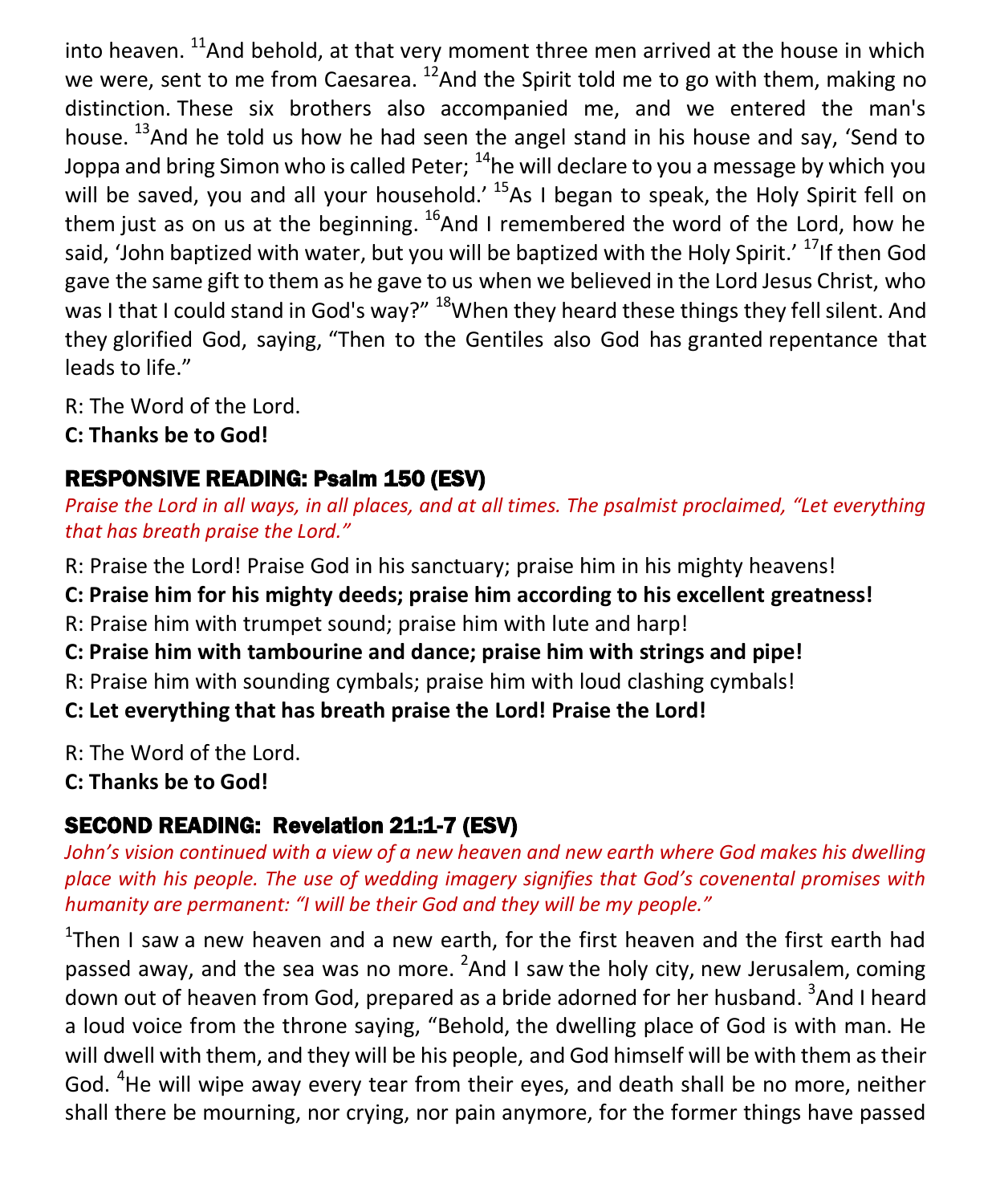away." <sup>5</sup>And he who was seated on the throne said, "Behold, I am making all things new." Also he said, "Write this down, for these words are trustworthy and true." <sup>6</sup>And he said to me, "It is done! I am the Alpha and the Omega, the beginning and the end. To the thirsty I will give from the spring of the water of life without payment. <sup>7</sup>The one who conquers will have this heritage, and I will be his God and he will be my son.

R: The Word of the Lord.

#### **C: Thanks be to God!**

# GOSPEL READING: John 16:12-22 (ESV)

P: The Holy Gospel according to Saint John, the  $16<sup>th</sup>$  Chapter.

# **C: Glory to you, O Lord!**

 $12<sup>12</sup>$ "I still have many things to say to you, but you cannot bear them now.  $13$ When the Spirit of truth comes, he will guide you into all the truth, for he will not speak on his own authority, but whatever he hears he will speak, and he will declare to you the things that are to come.  $^{14}$ He will glorify me, for he will take what is mine and declare it to you.  $^{15}$ All that the Father has is mine; therefore I said that he will take what is mine and declare it to you. <sup>16</sup>"A little while, and you will see me no longer; and again a little while, and you will see me."  $17$ So some of his disciples said to one another, "What is this that he says to us, 'A little while, and you will not see me, and again a little while, and you will see me': and. 'because I am going to the Father'?" <sup>18</sup>So they were saying, "What does he mean by 'a little while'? We do not know what he is talking about."  $19$  lesus knew that they wanted to ask him, so he said to them, "Is this what you are asking yourselves, what I meant by saying, 'A little while and you will not see me, and again a little while and you will see me'?  $^{20}$ Truly, truly, I say to you, you will weep and lament, but the world will rejoice. You will be sorrowful, but your sorrow will turn into joy. <sup>21</sup>When a woman is giving birth, she has sorrow because her hour has come, but when she has delivered the baby, she no longer remembers the anguish, for joy that a human being has been born into the world. <sup>22</sup>So also you have sorrow now, but I will see you again, and your hearts will rejoice, and no one will take your joy from you.

P: This is the Gospel of our Lord!

**C: Praise to you, O Christ!** 

# **SERMON**

# HYMN OF THE DAY: God Will Take Care of You *(see back of the bulletin)*

# OFFERING *and* OFFERING RESPONSE

*As the usher brings forward the offering,* please stand to *sing:*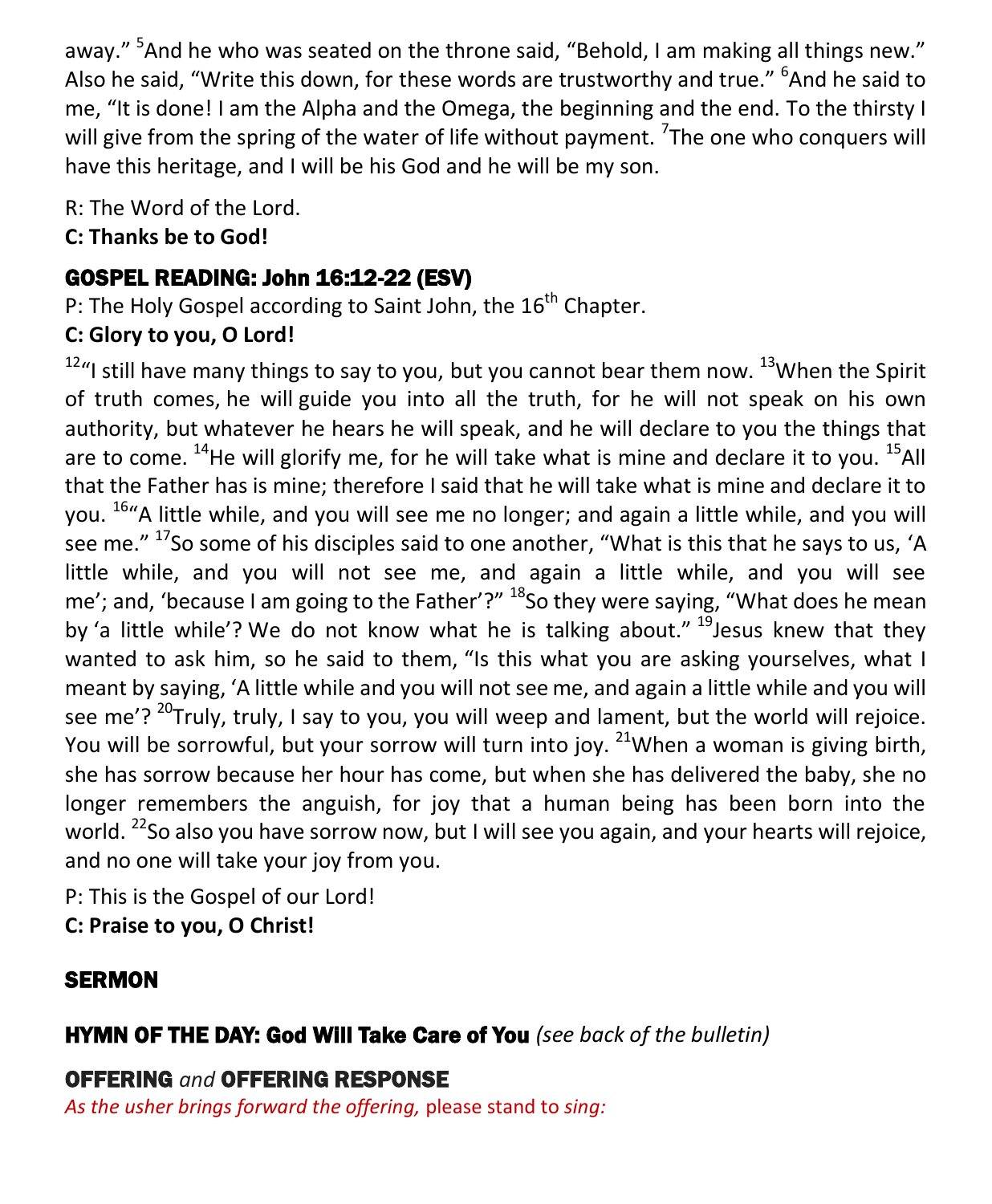*Praise God from whom all blessings flow. Praise Him all creatures here below. Praise Him above ye heav'nly host. Praise Father, Son, and Holy Ghost. Amen*

# THE NICENE CREED…………………………………………………………………RECLAIM No. 189

*Having heard the Word of God, we respond with these words. By confessing one of the Church's most ancient and historic creeds, we express our unity in the faith; the same faith the universal body of Christ has confessed throughout countless generations of believers.* 

## PRAYERS OF THE PEOPLE

Each petition ends with the words *Lord, in your mercy*. Respond by saying *Hear our prayer.*

## THE SACRAMENT OF HOLY COMMUNION

P: The Lord be with you.

#### **C: And also with you.**

P: Lift up your hearts.

#### **C: We lift them to the Lord.**

P: Let us give thanks to the Lord our God.

#### **C: It is right to give him thanks and praise.**

P: It is indeed right and salutary, that we should at all times, and in all places, give thanks to you, O Lord, Holy Father, for in the night of his betrayal…

# WORDS OF INSTITUTION

# THE HYMN OF TRIUMPH

*With the company of all heaven and earth we join the angel choir in the ongoing and eternal worship of the Lamb Jesus who was slain and now comes to join our meal of bread and wine with his body and blood, forgiveness and grace, peace and love.* 

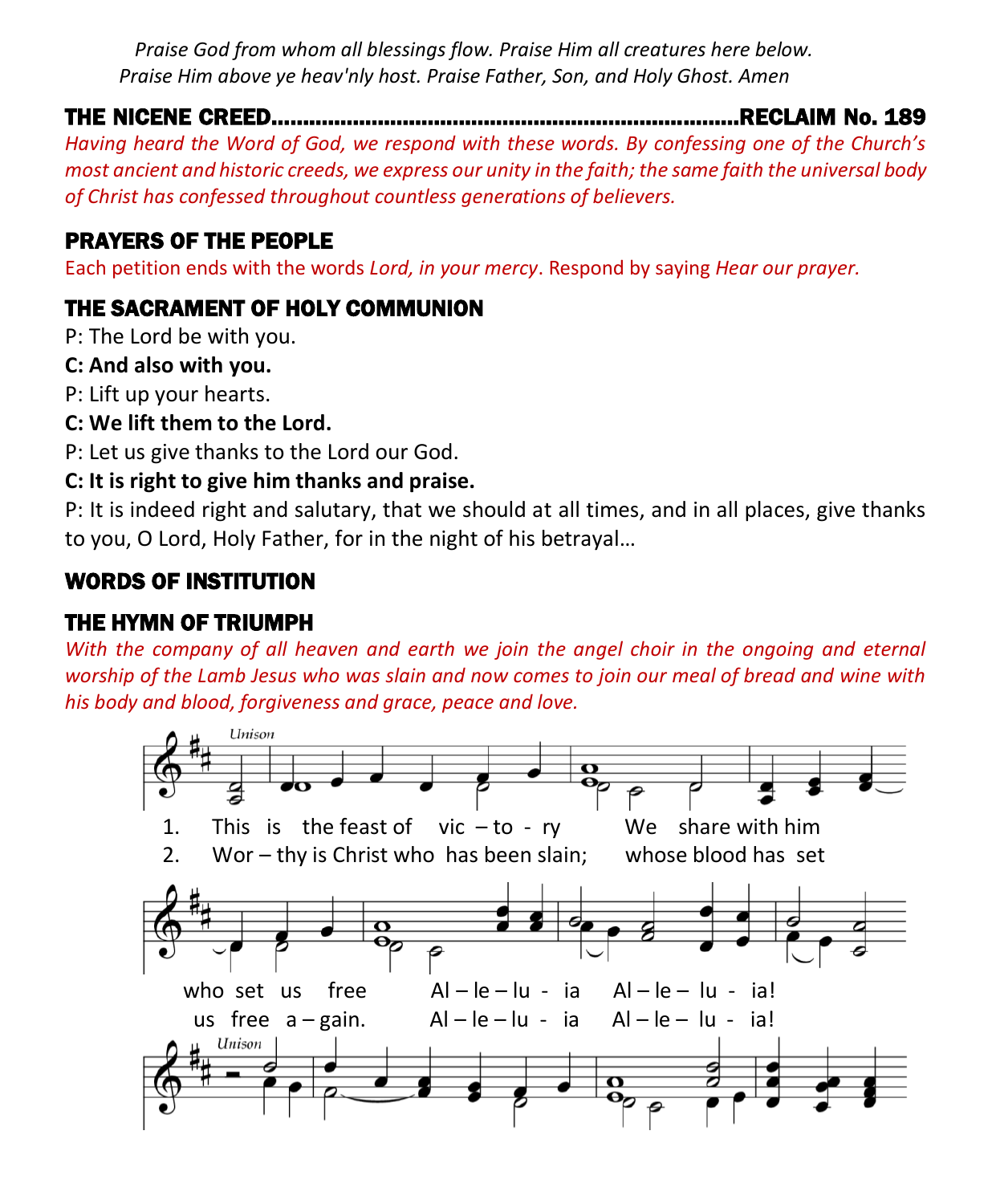

#### LORD'S PRAYER

**C: Our Father, who art in heaven, hallowed be thy name, thy kingdom come, thy will be done, on earth as it is in heaven. Give us this day our daily bread; and forgive us our trespasses, as we forgive those who trespass against us; and lead us, not into temptation, but deliver us from evil. For thine is the kingdom, and the power, and the glory, forever and ever. Amen.**

### COMMUNION DISTRIBUTION

*All who are baptized, have been instructed properly, and trust God's Word are welcome to communion, where our Lord is present, offering his gifts of forgiveness and life. If partaking in the Lord's Supper, please indicate this on the friendship pad at the end of your pew.*

#### BENEDICTION

SENDING HYMN: Now Thank We All Our God………………………………..RECLAIM No. 50

#### DISMISSAL

P: Go in peace, loving and serving in the name of our crucified and risen Lord. **C: Thanks be to God!**

#### COPYRIGHT

*Portions of today's service used by permission | ©1977 John Ylvisaker (Contract # 13539)*

# **ANNOUNCEMENTS**

\_\_\_\_\_\_\_\_\_\_\_\_\_\_\_\_\_\_\_\_\_\_\_\_\_\_\_\_\_\_\_\_\_\_\_\_\_\_\_\_\_\_\_\_\_\_\_\_\_\_\_\_\_\_\_\_\_\_\_\_\_\_\_\_\_\_\_\_\_\_\_\_\_\_\_\_\_\_\_\_\_\_\_\_\_\_\_\_\_\_\_\_\_\_\_\_\_\_\_\_\_\_\_\_\_\_\_\_\_\_\_\_\_\_\_\_\_\_\_\_\_\_\_\_\_\_\_\_\_\_\_\_\_\_\_\_\_\_\_\_\_\_\_\_\_\_\_\_\_\_\_\_\_\_\_\_\_\_\_\_\_\_\_\_\_\_\_\_\_\_\_\_\_\_\_\_\_\_\_\_\_\_\_\_\_\_\_\_\_\_\_\_\_\_\_\_\_\_\_\_\_\_\_\_\_\_\_\_\_\_\_\_\_\_\_\_\_\_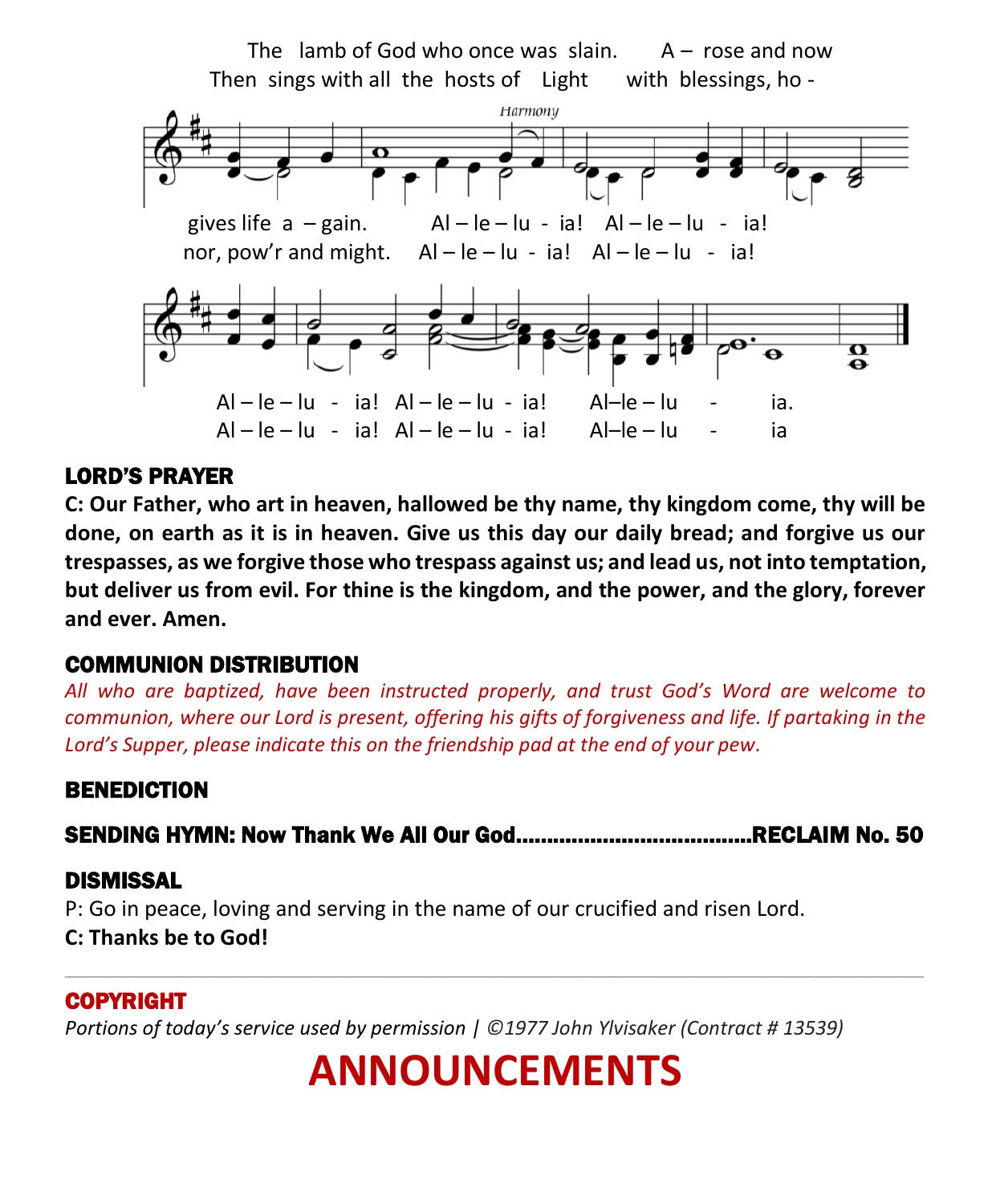**Welcome to Worship!** Resurrection Lutheran Church is a Christ-centered and crossfocused member congregation of Lutheran Congregations in Mission for Christ. To learn more about our association of churches please visit *[www.lcmc.net.](http://www.lcmc.net/)* 

**Tithes and Offerings:** Thank-you for your generous financial gifts to further the mission of Resurrection Lutheran Church. An offering plate is located in the narthex.

**Friendship Pad:** Members and visitors are encouraged to sign the friendship pad at the end of your pew before the service begins or during announcements. This allows us to fully appreciate those with us in worship and better connect with our guests.

Tina Haroldson will be the guest speaker at our next **Women of the Word** gathering here at RLC, scheduled for Saturday, May 28<sup>th</sup> at 10:00am. Tina is real, and will share the trials and triumphs she's had, and you won't want to miss her time with us.

#### THOSE SERVING TODAY

**Pastor:** Rev. Aaron L. Deutsch **Keyboardist:** Nikki Basel **Reader:** Helen Meschke **Ushers:** Ron and Sue Brooks **Greeter:** Michal Clobes & Karen Junker **Tech Team:** Mike and Vicki Youngerberg **Communion Set-Up:** Victor and Helen Kurth

**Communion Assistants:** Michal Clobes and Helen Meschke

#### THIS WEEK AT RESURRECTION LUTHERAN

| Sunday    | <b>May 15</b> | 9:30am  | Worship                  |
|-----------|---------------|---------|--------------------------|
|           |               | 10:30am | Fellowship               |
| Monday    | May 16        | 10:00am | <b>Morning Prayer</b>    |
| Wednesday | <b>May 18</b> | Noon    | Lectionary Lunch         |
|           |               | 5:30pm  | <b>Choir Rehearsal</b>   |
|           |               | 6:30pm  | <b>Adult Bible Study</b> |
| Thursday  | May 19        | 8:00am  | Men's Bible Study        |
| Sunday    | May 22        | 9:30am  | Worship                  |
|           |               | 10:30am | Fellowship               |

#### CONTACT OUR PASTOR

**Cell Phone:** 605-742-4469 **Email:** [aaron.lee.deutsch@gmail.com](mailto:aaron.lee.deutsch@gmail.com) *Pastor Aaron's office hours are Wednesdays from 1-3pm.*